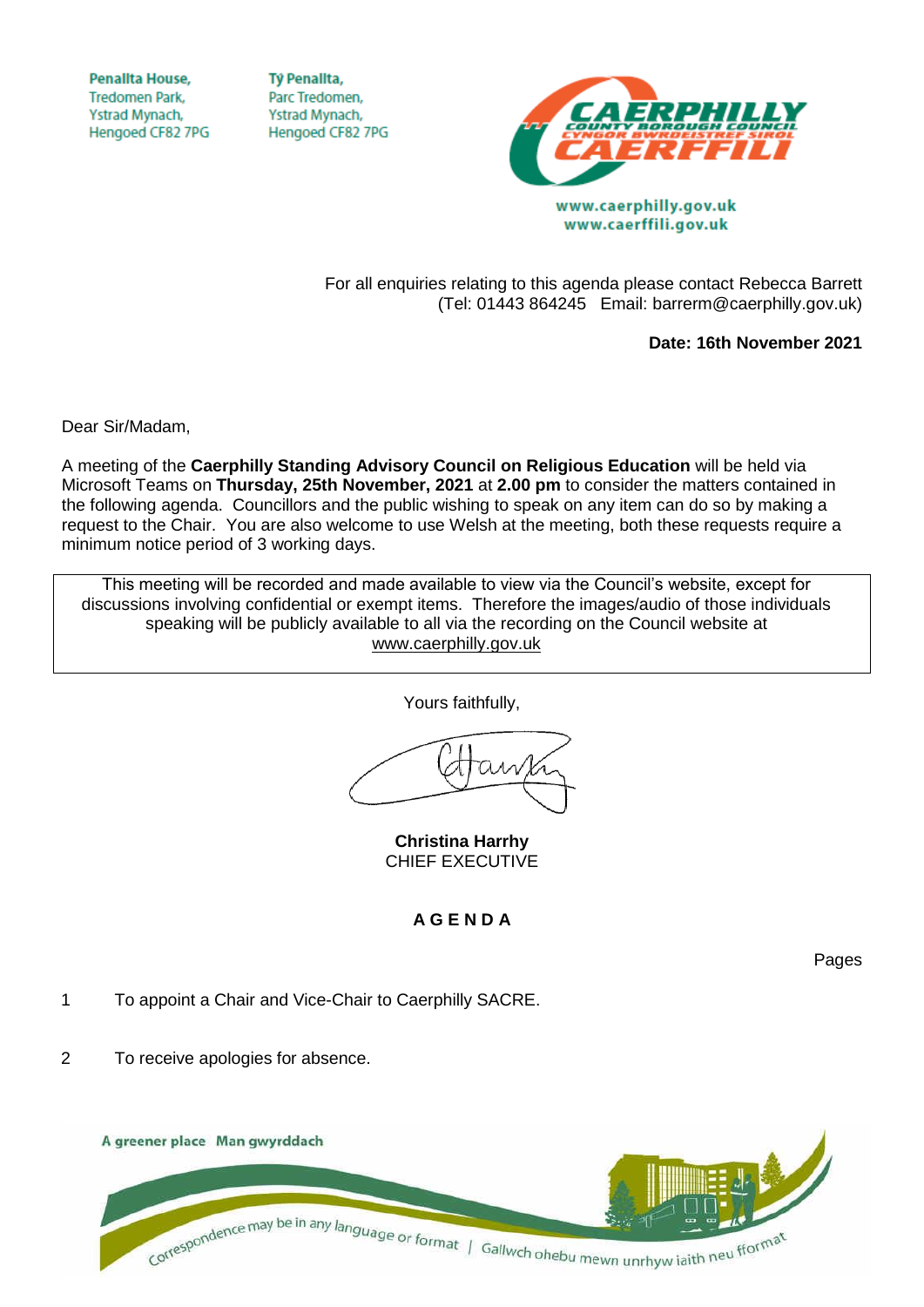Declarations of Interest.

Councillors and Officers are reminded of their personal responsibility to declare any personal and/or prejudicial interest(s) in respect of any item of business on this agenda in accordance with the Local Government Act 2000, the Council's Constitution and the Code of Conduct for both Councillors and Officers.

To approve and sign the following minutes: -

| 4                                                                                           | Caerphilly Standing Advisory Council for Religious Education (SACRE) - 12th November 2020.<br>$1 - 4$                                               |
|---------------------------------------------------------------------------------------------|-----------------------------------------------------------------------------------------------------------------------------------------------------|
| 5                                                                                           | To consider actions and matters arising from the minutes (verbal update).                                                                           |
| To receive and consider the following reports:-                                             |                                                                                                                                                     |
| 6                                                                                           | Caerphilly SACRE Membership Update.<br>$5 - 8$                                                                                                      |
| $\overline{7}$                                                                              | Caerphilly SACRE Annual Report 2020-2021.<br>$9 - 30$                                                                                               |
| 8<br>Caerphilly SACRE Response to the WG Consultation on the Curriculum for Wales Religion, |                                                                                                                                                     |
|                                                                                             | Values and Ethics (RVE) Guidance.<br>$31 - 42$                                                                                                      |
| 9                                                                                           | Curriculum Updates - WJEC Assessments 2022 / Guidance on the design and delivery of<br>mandatory Religion, Values and Ethics (RVE) (verbal update). |
| 10                                                                                          | Curriculum for Wales Updates (verbal update).                                                                                                       |
| 11                                                                                          | Holocaust Memorial Day 2022.<br>$43 - 44$                                                                                                           |
| 12                                                                                          | Schedule of Meetings 2022.<br>$45 - 46$                                                                                                             |
| <b>WASACRE:-</b>                                                                            |                                                                                                                                                     |
| 13                                                                                          | To receive and note the minutes from the virtual WASACRE Autumn Meeting and AGM on 7th<br>October 2020.                                             |
|                                                                                             | $47 - 70$                                                                                                                                           |
| 14                                                                                          | To receive and note the minutes from the virtual WASACRE Summer Meeting hosted by                                                                   |
|                                                                                             | Caerphilly on 23rd March 2021.<br>$71 - 94$                                                                                                         |
| 15                                                                                          | To receive and note the minutes from the virtual WASACRE Summer Meeting hosted by Powys                                                             |
|                                                                                             | on 16th June 2021.<br>$95 - 118$                                                                                                                    |
|                                                                                             |                                                                                                                                                     |